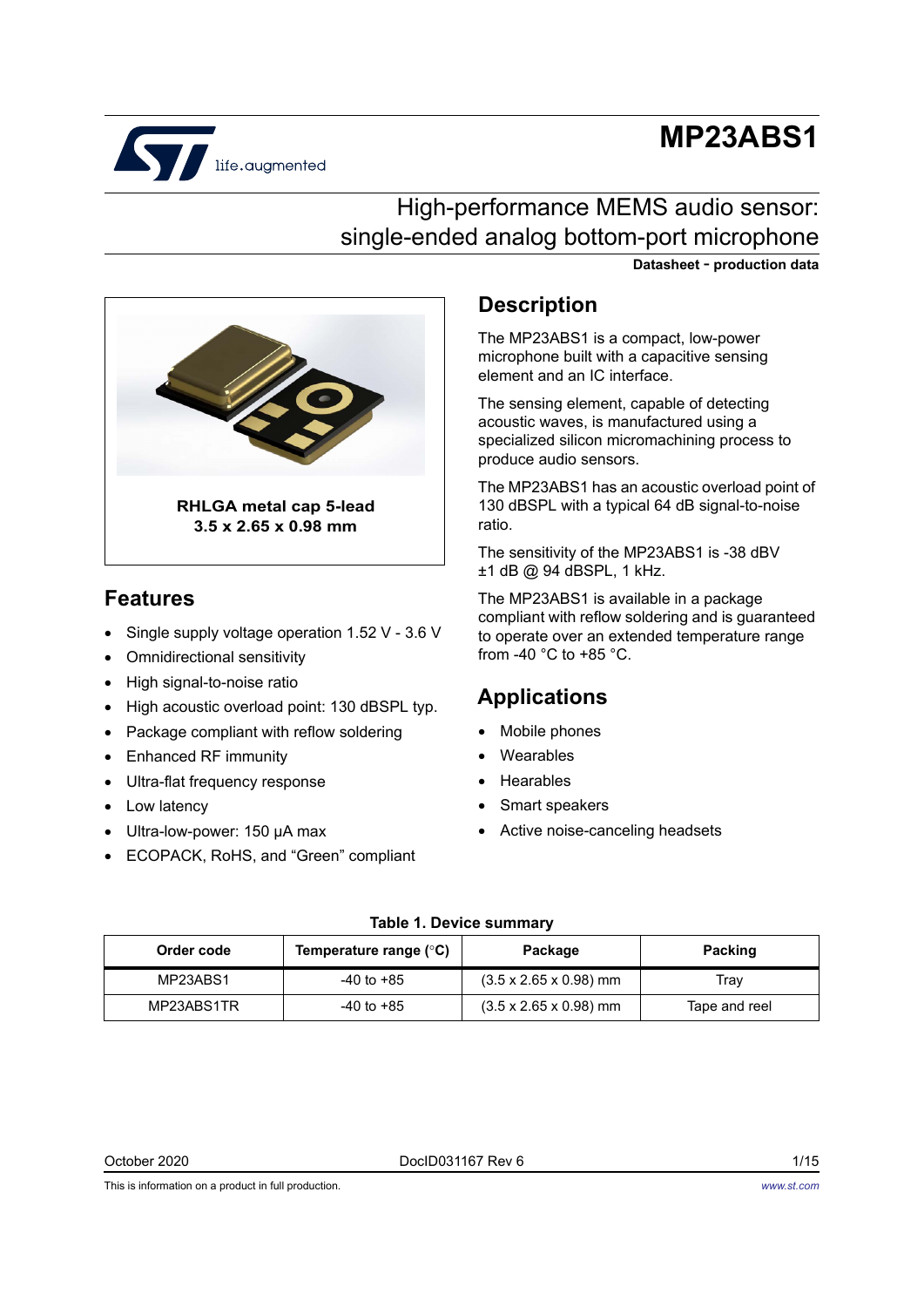## **Contents**

| 1                       |                                           |
|-------------------------|-------------------------------------------|
| $\overline{2}$          | Acoustic and electrical specifications  4 |
|                         | 2.1                                       |
|                         | 2.2                                       |
| 3                       |                                           |
| $\overline{\mathbf{4}}$ |                                           |
|                         | 4.1                                       |
| 5                       |                                           |
| 6                       |                                           |
| $\overline{7}$          |                                           |
|                         | 7.1                                       |
|                         | 7.2                                       |
|                         | 7.3                                       |
| 8                       |                                           |

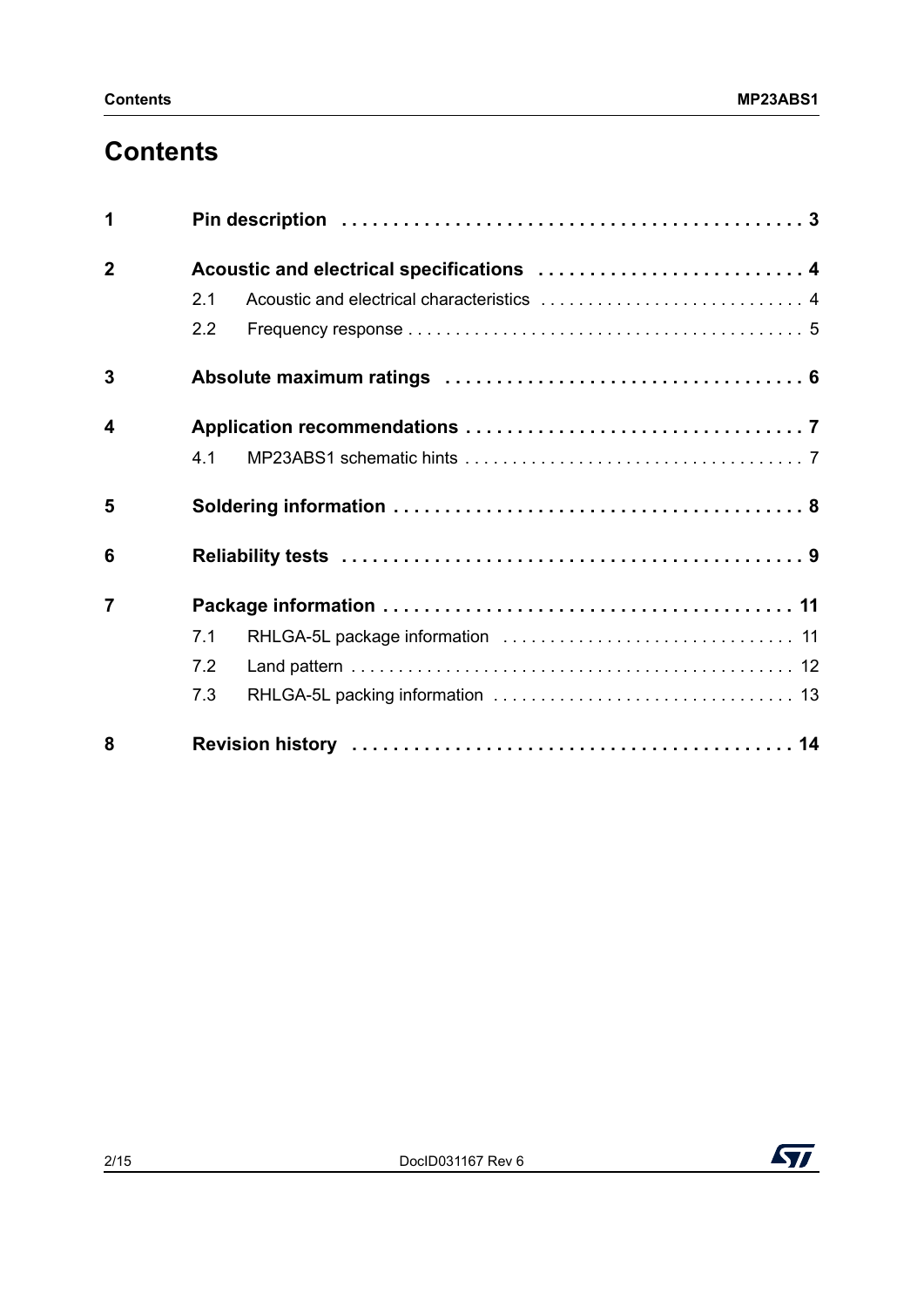## <span id="page-2-0"></span>**1 Pin description**



#### **Figure 1. Pin connections (bottom view)**

#### **Table 2. Pin description**

| Pin n°         | Pin name   | <b>Function</b> |
|----------------|------------|-----------------|
|                | Out        | Output          |
| $\overline{2}$ | <b>GND</b> | <b>GND</b>      |
| 3              | <b>GND</b> | <b>GND</b>      |
| 4              | <b>GND</b> | <b>GND</b>      |
| 5              | Vdd        | Supply voltage  |

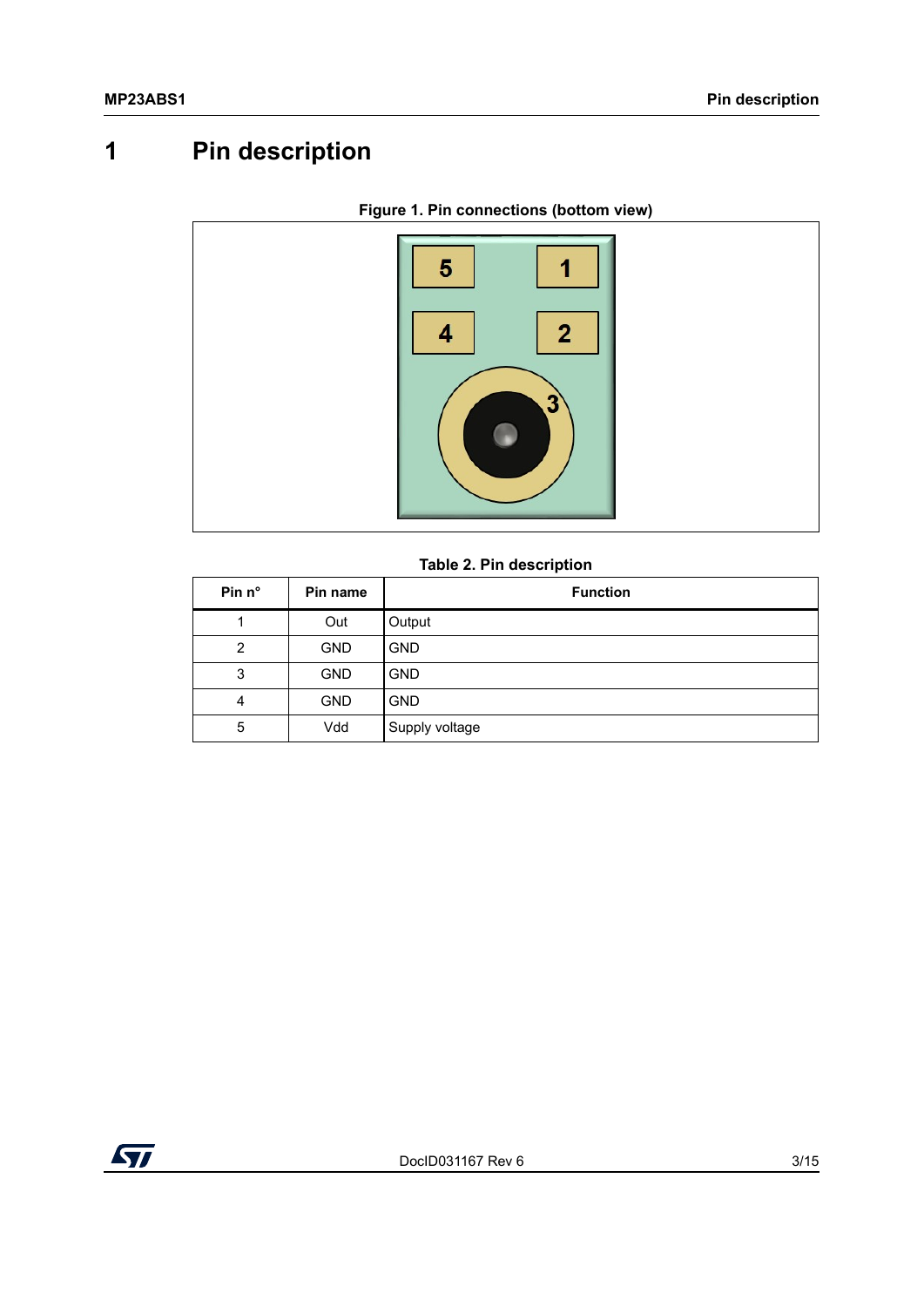## <span id="page-3-0"></span>**2 Acoustic and electrical specifications**

### <span id="page-3-1"></span>**2.1 Acoustic and electrical characteristics**

The values listed in the table below are specified for Vdd = 2.75 V, no load, Tamb = 25 °C unless otherwise specified.

| Symbol      | <b>Parameter</b>            | <b>Test condition</b>                     | Min.  | Typ.  | Max.  | Unit  |
|-------------|-----------------------------|-------------------------------------------|-------|-------|-------|-------|
| Vdd         | Supply voltage              |                                           | 1.52  | 2.75  | 3.6   | V     |
| Idd         | Current consumption         |                                           |       | 120   | 150   | μA    |
| <b>So</b>   | Sensitivity                 | 1 kHz @ 94 dBSPL                          | $-39$ | $-38$ | $-37$ | dBV   |
| <b>SNR</b>  | Signal-to-noise ratio       |                                           |       | 64    |       | dB(A) |
| <b>PSRR</b> | Power Supply Rejection      | 100 mVpp sine wave,<br>1 kHz, Vdd > 1.6 V |       | 60    |       | dB    |
| <b>AOP</b>  | Acoustic Overload Point     |                                           |       | 130   |       | dBSPL |
| Rload       | Load resistance $(1)$       |                                           | 15    |       |       | kΩ    |
| Top         | Operating temperature range |                                           | $-40$ |       | +85   | °C    |

**Table 3. Acoustic and electrical characteristics**

1. Guaranteed by design

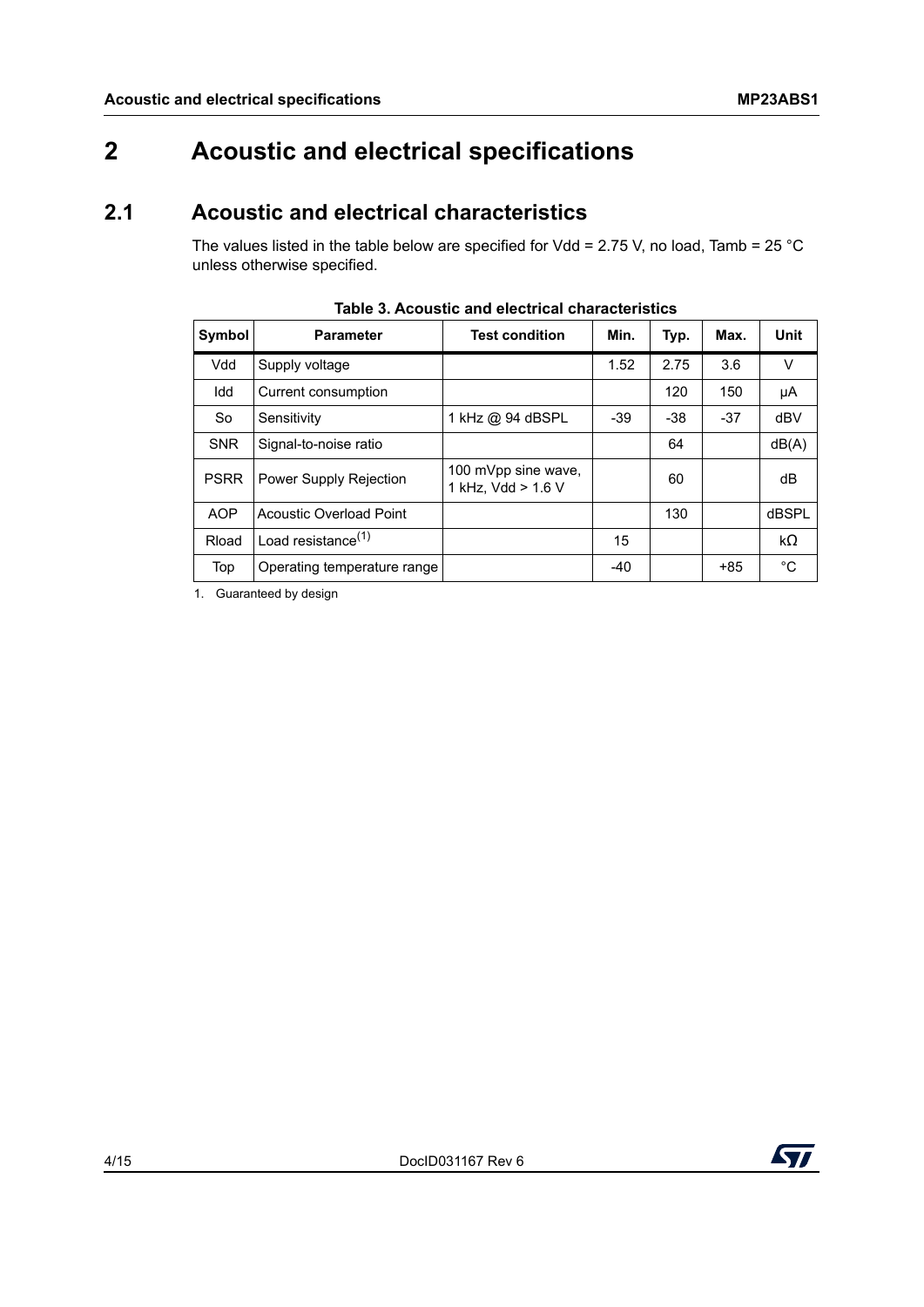### <span id="page-4-0"></span>**2.2 Frequency response**



**Figure 2. Typical free-field frequency response normalized at 1 kHz**

#### **Table 4. Frequency response mask**

| Frequency (Hz) | <b>LSL</b> | <b>USL</b> | <b>Unit</b> |
|----------------|------------|------------|-------------|
| 35             | $-2$       | $\Omega$   | dBr 1kHz    |
| 100            | $-1.5$     | 0.5        | dBr 1kHz    |
| 900            | -1         |            | dBr 1kHz    |
| 1000           | 0          |            | dBr 1kHz    |
| 1100           | -1         |            | dBr 1kHz    |
| 8000           | -1         | 4          | dBr 1kHz    |
| 15000          | 0          | 9          | dBr 1kHz    |

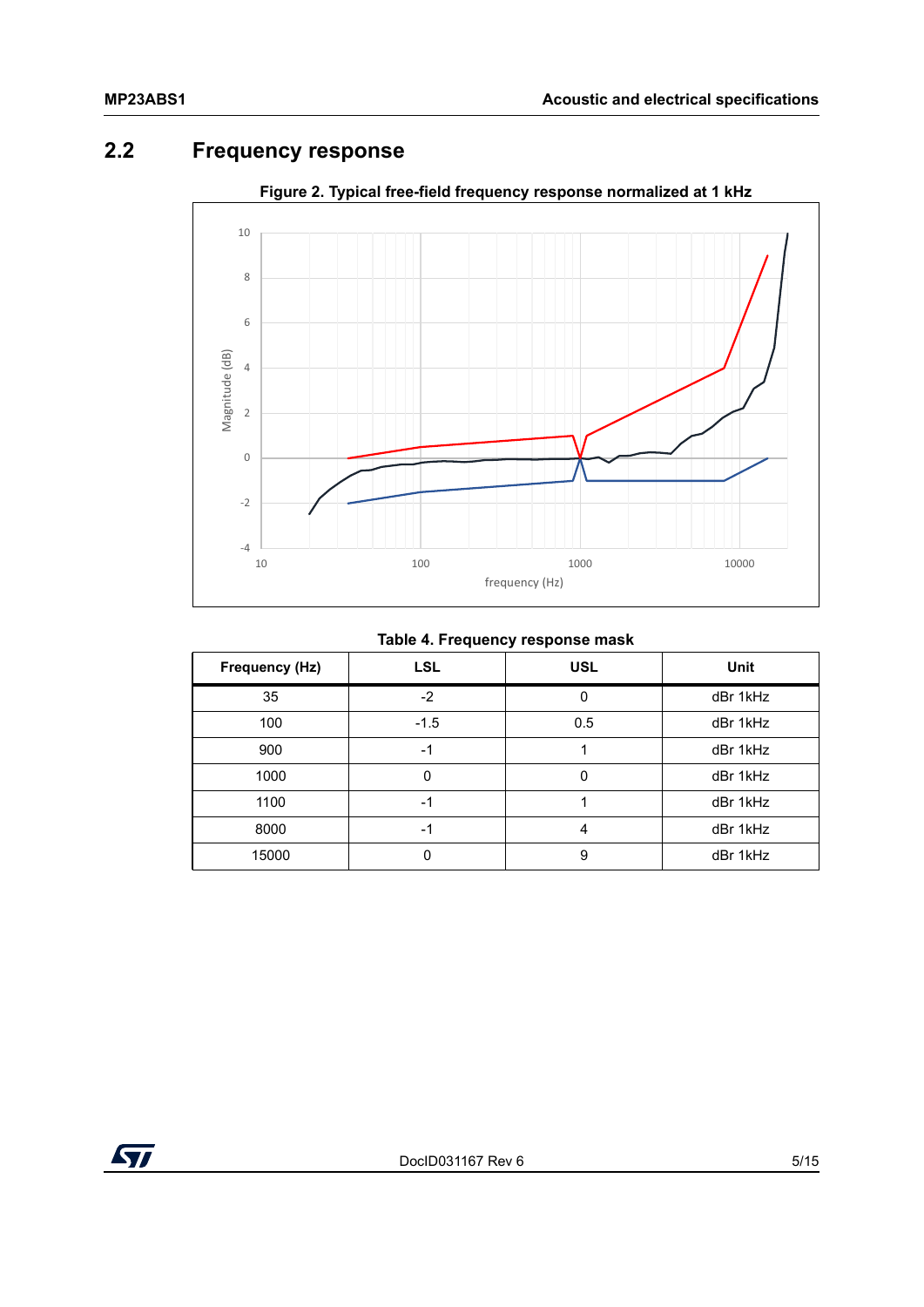## <span id="page-5-0"></span>**3 Absolute maximum ratings**

Stresses above those listed as "Absolute maximum ratings" may cause permanent damage to the device. This is a stress rating only and functional operation of the device under these conditions is not implied. Exposure to maximum rating conditions for extended periods may affect device reliability.

<span id="page-5-1"></span>

| Symbol | <b>Ratings</b>              | Maximum value   | Unit |
|--------|-----------------------------|-----------------|------|
| Vdd    | Supply voltage              | $-0.5$ to 4.8   |      |
| l stG  | Storage temperature range   | $-40$ to $+125$ | °C   |
| Top    | Operating temperature range | $-40$ to $+105$ | °C   |

|  |  | Table 5. Absolute maximum ratings |  |
|--|--|-----------------------------------|--|
|--|--|-----------------------------------|--|



This device is sensitive to mechanical shock, improper handling can cause permanent damage to the part.



This device is sensitive to electrostatic discharge (ESD), improper handling can  $\mathbb{R}$  cause permanent damage to the part.

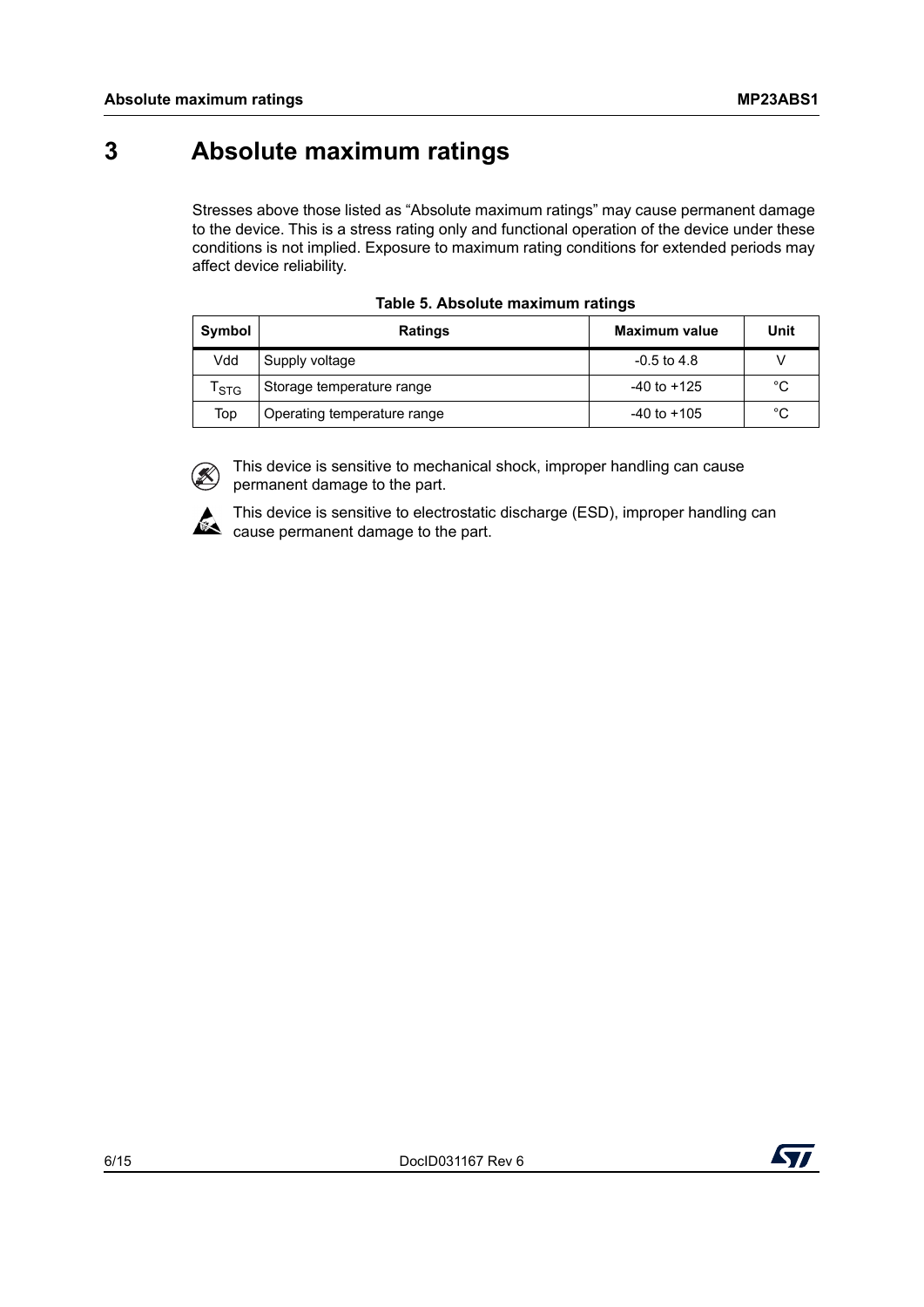## <span id="page-6-0"></span>**4 Application recommendations**

#### <span id="page-6-1"></span>**4.1 MP23ABS1 schematic hints**



**Figure 3. MP23ABS1 electrical connections and external component values**

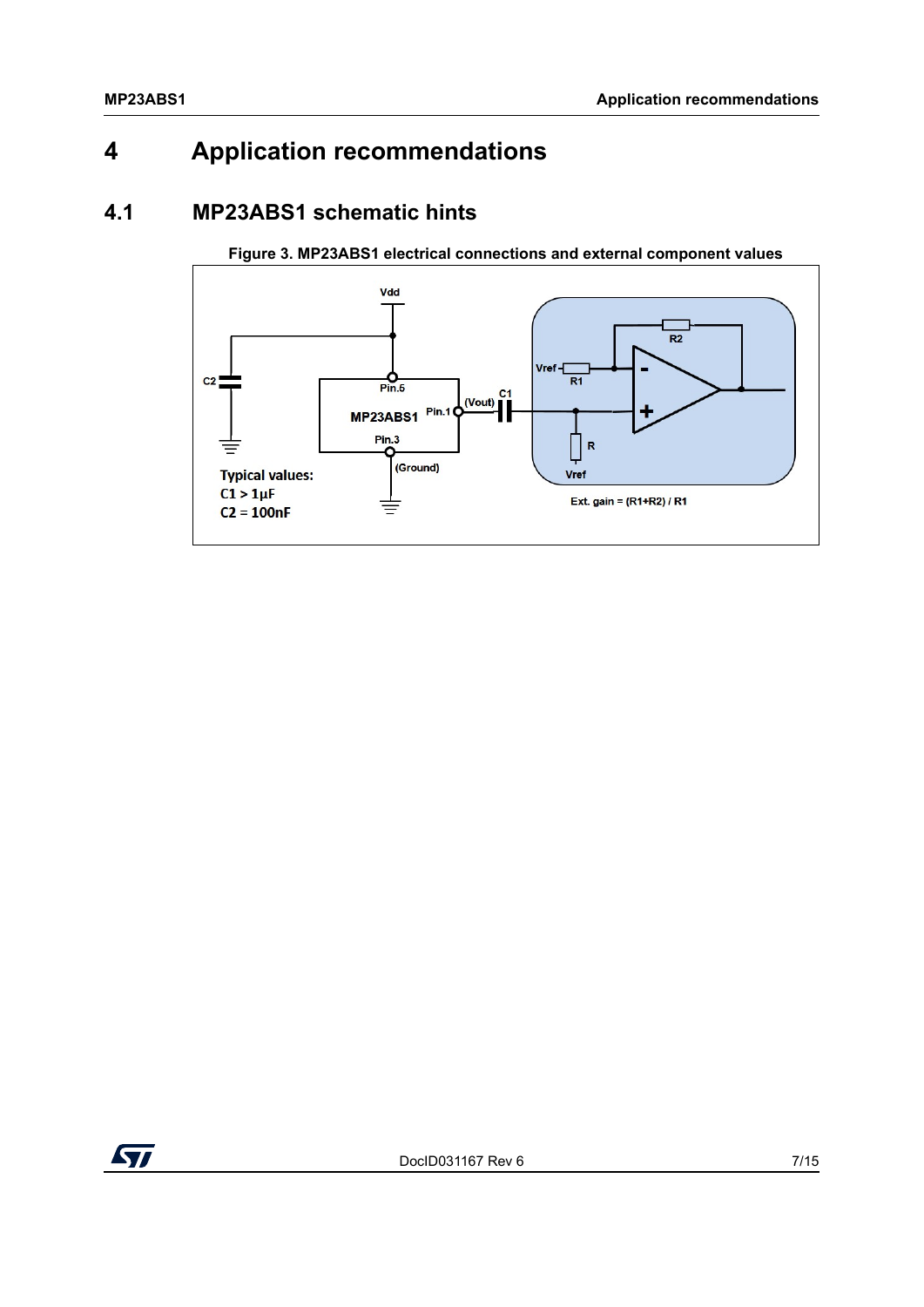## <span id="page-7-0"></span>**5 Soldering information**



#### **Figure 4. Recommended soldering profile limits**

| <b>Description</b>                                         | <b>Parameter</b>    | Pb free           |
|------------------------------------------------------------|---------------------|-------------------|
| Average ramp rate                                          | $T_1$ to $T_P$      | 3 °C/sec max      |
| Preheat                                                    |                     |                   |
| Minimum temperature                                        | $T_{SMIN}$          | 150 °C            |
| Maximum temperature                                        | $T_{\text{SMAX}}$   | 200 °C            |
| Time (T $_{\text{SMIN}}$ to T $_{\text{SMAX}}$ )           | $t_{\rm S}$         | 60 sec to 120 sec |
| Ramp-up rate                                               | $T_{SMAX}$ to $T_L$ |                   |
| Time maintained above liquidus temperature                 | t,                  | 60 sec to 150 sec |
| Liquidus temperature                                       | $T_{\rm L}$         | 217 °C            |
| Peak temperature                                           | Tр                  | 260 $°C$ max      |
| Time within 5 $^\circ\text{C}$ of actual peak temperature. |                     | 20 sec to 40 sec  |
| Ramp-down rate                                             |                     | 6 °C/sec max      |
| Time 25 °C (t = 25 °C) to peak temperature                 |                     | 8 minutes max     |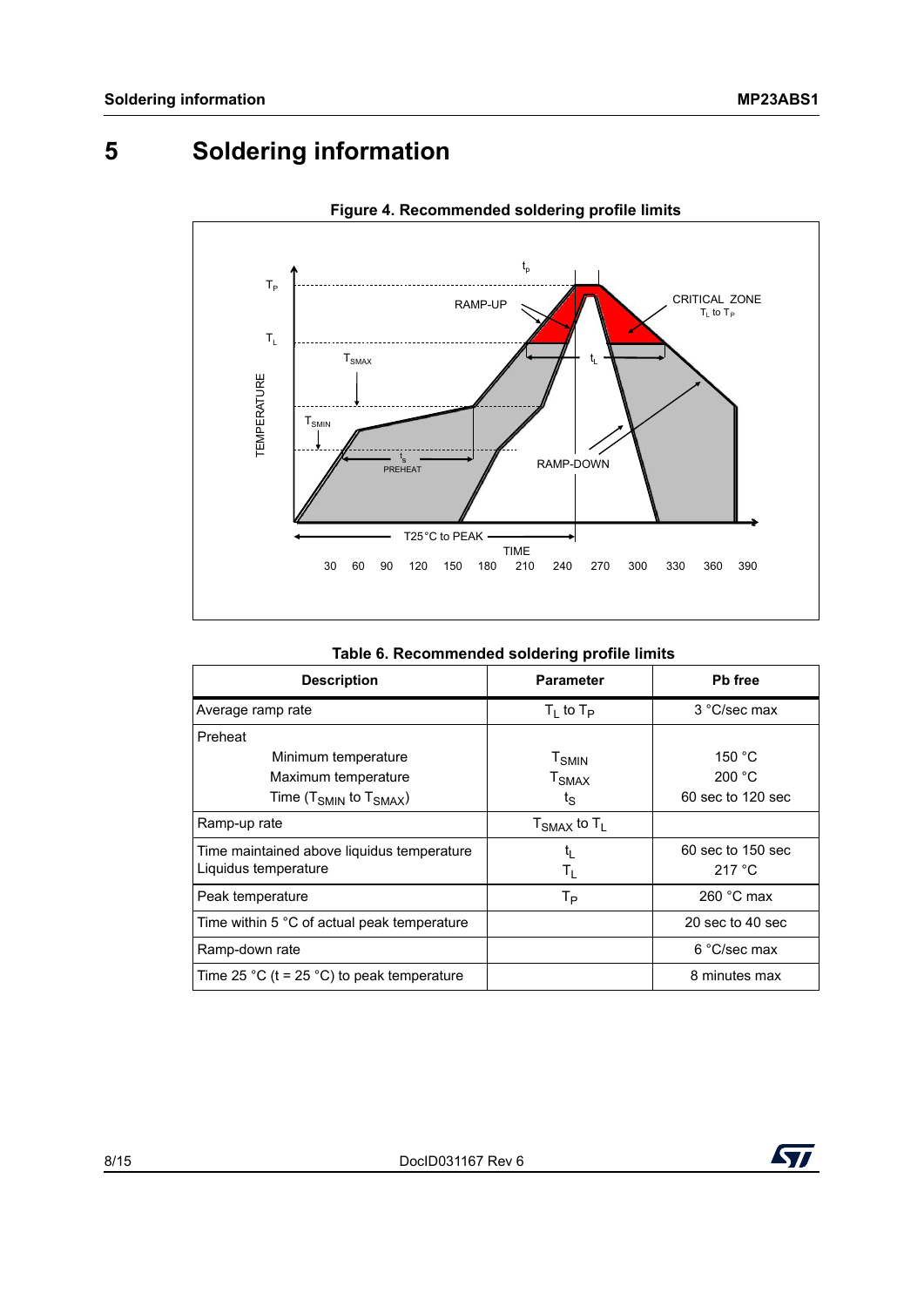## <span id="page-8-0"></span>**6 Reliability tests**

The device passed all reliability tests on three different assembly lots under the following conditions given in the table below.

| <b>Test name</b>                                    | <b>Description</b>                                                                                                                                                                                                  | <b>Conditions</b>                                                                                                      |
|-----------------------------------------------------|---------------------------------------------------------------------------------------------------------------------------------------------------------------------------------------------------------------------|------------------------------------------------------------------------------------------------------------------------|
|                                                     | To classify ESD susceptibility<br>the device is submitted to a high<br>voltage peak on all his pins,                                                                                                                | ESD-GUN: 25 discharges at ±8 kV, direct contact<br>to housing of MIC<br>Reference specification IEC 61000-4-2          |
| Electrostatic Discharge<br><b>Immunity Test</b>     |                                                                                                                                                                                                                     | ESD-HBM 3 discharges up to ±2 kV pin-to-pin<br>Reference specification ANSI/ESDA/JEDEC JS001                           |
| (ESD)                                               | simulating ESD stress according<br>to different simulation models<br>(GUN, HBM, MM, CDM)                                                                                                                            | ESD-MM, 3 discharges up to ±200 V pin-to-pin<br>Reference specification JEDEC JESD22-A115C                             |
|                                                     |                                                                                                                                                                                                                     | ESD-CDM, 3 discharges up to ±750 V<br>Reference specification ANSI/ESDA/JEDEC JS002                                    |
| Latch-Up<br>(LU)                                    | To verify latch-up immunity the<br>device is submitted to a current<br>injection on I/O or supply<br>overvoltage                                                                                                    | ±100 mA & 1.5 x Vdd @ 85 °C<br>Reference specification JEDEC JESD78                                                    |
| High Temperature<br>Operative Life<br>(HTOL)        | To simulate the worst-case<br>application stress conditions, the<br>device is stressed in dynamic<br>configuration at operative max.<br>absolute ratings                                                            | Ta 125 °C, Tj 125 °C, 1000 Hrs, @ Max Op Voltage<br>Preconditioning (PC) before<br>Reference specification JESD22-A108 |
| <b>Temperature Humidity</b><br><b>Bias</b><br>(THB) | To investigate failure<br>mechanisms activated by<br>electrical field and humidity, the<br>device is biased in static or<br>dynamic operative conditions at<br>controlled high temperature and<br>relative humidity | Ta 85°C, R.H. 85%, 1000 Hrs, @ Max Op Voltage<br>Preconditioning (PC) before<br>Reference specification JESD22-A101    |
| Preconditioning MSL3<br>(PC)                        | To investigate effects of<br>customer manufacturing<br>soldering enhanced by package<br>water absorption, the device is<br>submitted to typical temperature<br>profile after controlled moisture<br>absorption      | MSL3 as moisture soak conditions followed by n.3<br>reflow @ Tpeak 260 °C<br>Reference specification JEDEC J-STD-020   |
| Low Temperature Storage<br>(LTS)                    | To investigate the failure<br>mechanisms activated by<br>extremely cold conditions, the<br>device is stored in unbiased<br>condition at the min.<br>temperature allowed by the<br>package materials                 | Ta = -40 °C, 1000 Hrs<br>Reference specification JESD22-A120                                                           |

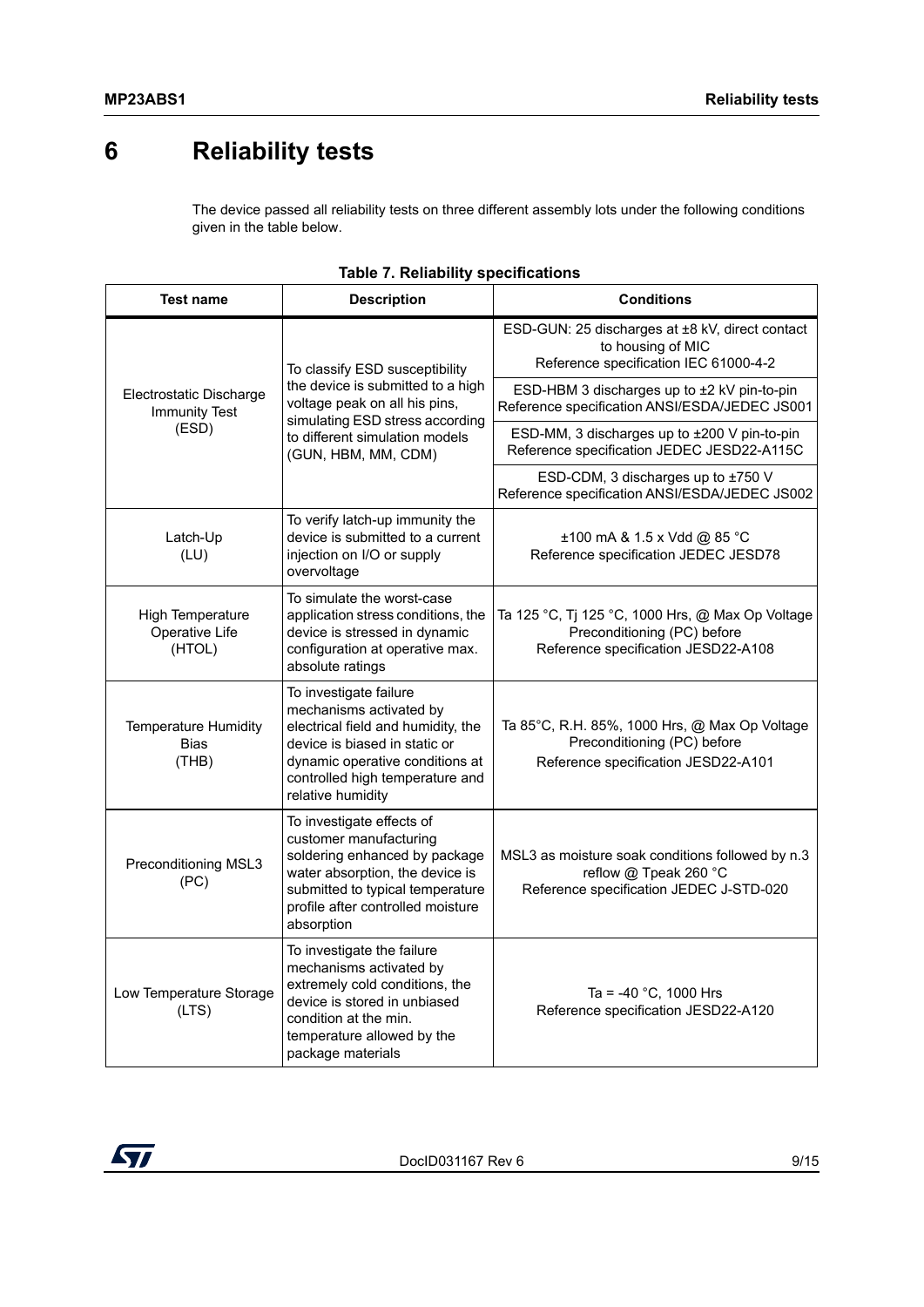| <b>Test name</b>                             | <b>Description</b>                                                                                                                                                                            | <b>Conditions</b>                                                                                                                                                                                  |
|----------------------------------------------|-----------------------------------------------------------------------------------------------------------------------------------------------------------------------------------------------|----------------------------------------------------------------------------------------------------------------------------------------------------------------------------------------------------|
| High Temperature Storage<br>(HTS)            | To investigate the failure<br>mechanisms activated by high<br>temperature, the device is<br>stored in unbiased condition at<br>the maximum temperature<br>allowed by the package<br>materials | Ta = $125$ °C, 1000 Hrs<br>Reference specification JESD22-A104                                                                                                                                     |
| Temperature Cycling<br>(TC)                  | To investigate failure modes<br>related to thermo-mechanical<br>stress, the device is submitted to<br>cycled temperature excursions,<br>between a hot and a cold<br>chamber in air atmosphere | Low T = - 40 °C, High T = +125 °C, 1000 Cys<br>Preconditioning (PC) before<br>Reference specification JESD22-A105                                                                                  |
| <b>Temperature Humidity</b><br>Storage (THS) | To investigate degradations<br>induced by wet conditions, the<br>device is stored at controlled<br>high temperature and relative<br>humidity                                                  | Ta = $85^{\circ}$ C, R.H. = $85\%$ , 1000Hrs<br>Preconditioning (PC) before<br>Reference specification JESD22-A102                                                                                 |
| Random Free-Fall on PCB<br>(TUMBLE)          | To investigate durability to<br>mechanical repeated drops<br>without any preferential impact<br>direction simulating drop effect<br>on handheld devices                                       | Microphone soldered on PCB which is mounted on<br>a specific jig<br>Random drop from 1 mt on steel base, 300 drops<br>Reference specification IEC 60068-2-32                                       |
| Guided Free-Fall on PCB<br>(GFF)             | To verify durability of the whole<br>device to mechanical shocks,<br>done by controlling height and<br>impact direction simulating drop<br>effect on handheld devices                         | Microphone soldered on PCB which is mounted on<br>a specific jig<br>Guided drop from 1.5 mt on marble base,<br>2 drops x 6 directions<br>Reference specification IEC 60068-2-32                    |
| <b>Compressed Air Test</b><br>(CAT)          | Test dedicated on the MEMS<br>Microphone to check<br>mechanical robustness of<br>sensor membrane alone                                                                                        | Microphone membrane is subjected to repeated air<br>pulses controlled on duration, rise and fall time and<br>amplitude.<br>Amplitude is varied with increasing steps.<br>ST internal specification |
| <b>Mechanical Shock</b><br>(MS)              | To verify mechanical robustness<br>of internal structural elements<br>(MEMS, package components)<br>to withstand severe shocks<br>produced by handling,<br>transportation or field operations | Five pulses of 10,000 $g$ in each of six directions<br>with duration time 0.2 ms<br>Reference specification MIL 883, Method 2002.5                                                                 |
| Variable Frequency<br>Vibration<br>(VB)      | The vibration variable frequency<br>test is performed to determine<br>the effect of vibration, within a<br>specified frequency range, on<br>the internal structural elements                  | Peak acceleration of 20 g, from 20 Hz to 2000 Hz in<br>three perpendicular directions<br>Reference specification MIL 883, Method 2007.3-A                                                          |

**Table 7. Reliability specifications (continued)**

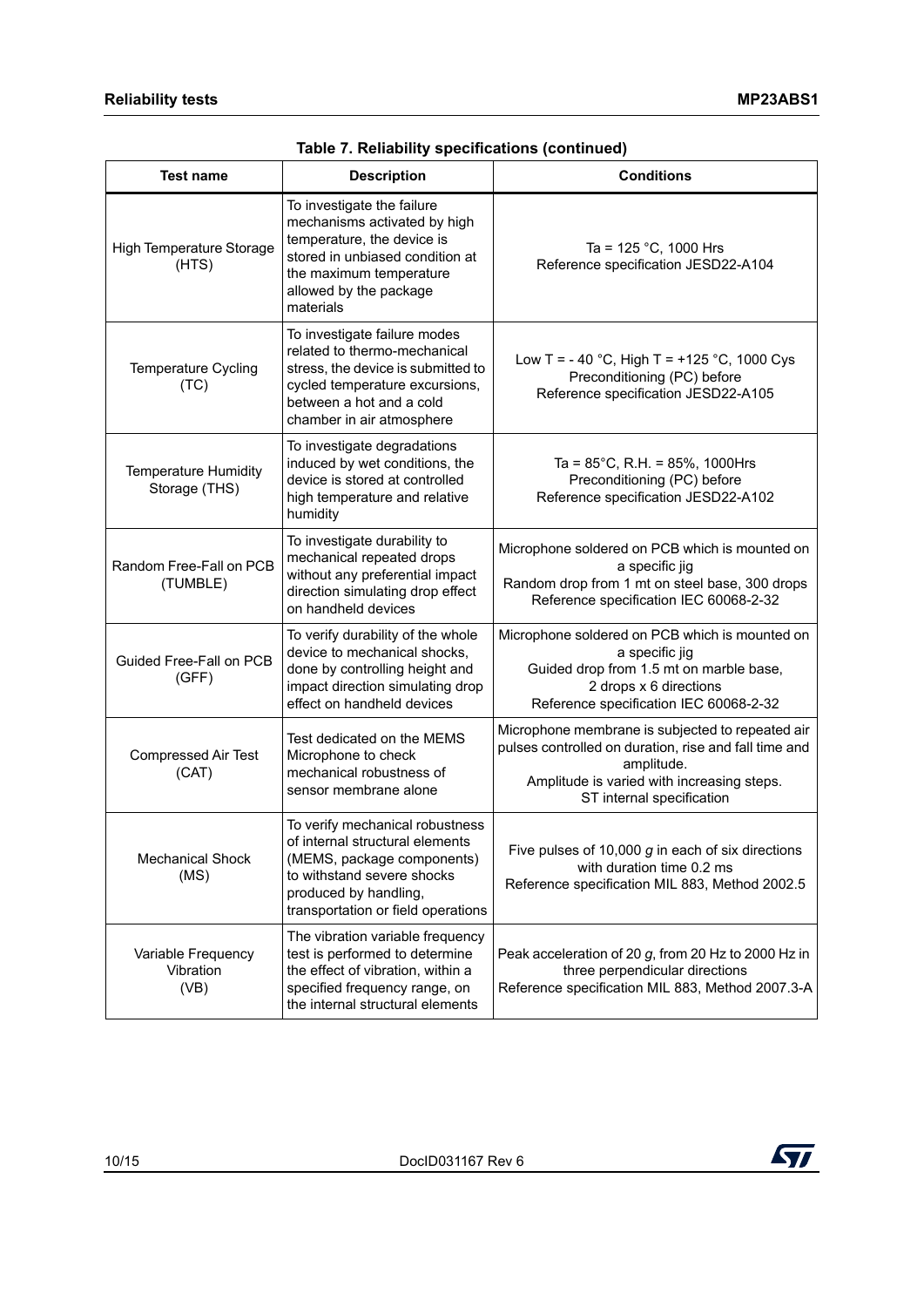### <span id="page-10-0"></span>**7 Package information**

In order to meet environmental requirements, ST offers these devices in different grades of ECOPACK packages, depending on their level of environmental compliance. ECOPACK specifications, grade definitions and product status are available at: *[www.st.com](http://www.st.com)*. ECOPACK is an ST trademark.

### <span id="page-10-1"></span>**7.1 RHLGA-5L package information**



#### **Figure 5. RHLGA metal cap 5-lead (3.5 x 2.65 x 0.98 mm) package outline and mechanical data**

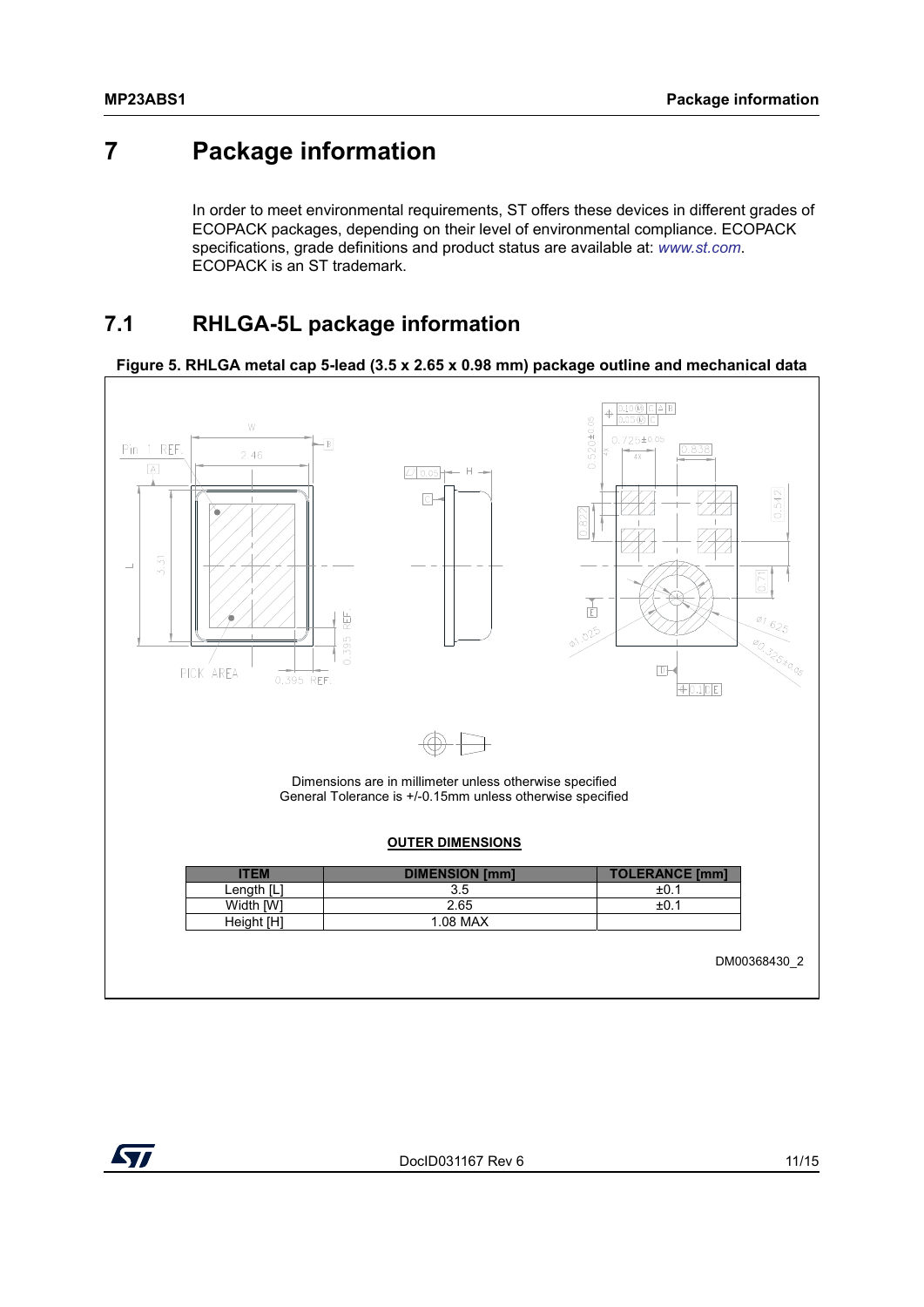### <span id="page-11-0"></span>**7.2 Land pattern**



#### **Figure 6. Land pattern and recommended stencil opening**

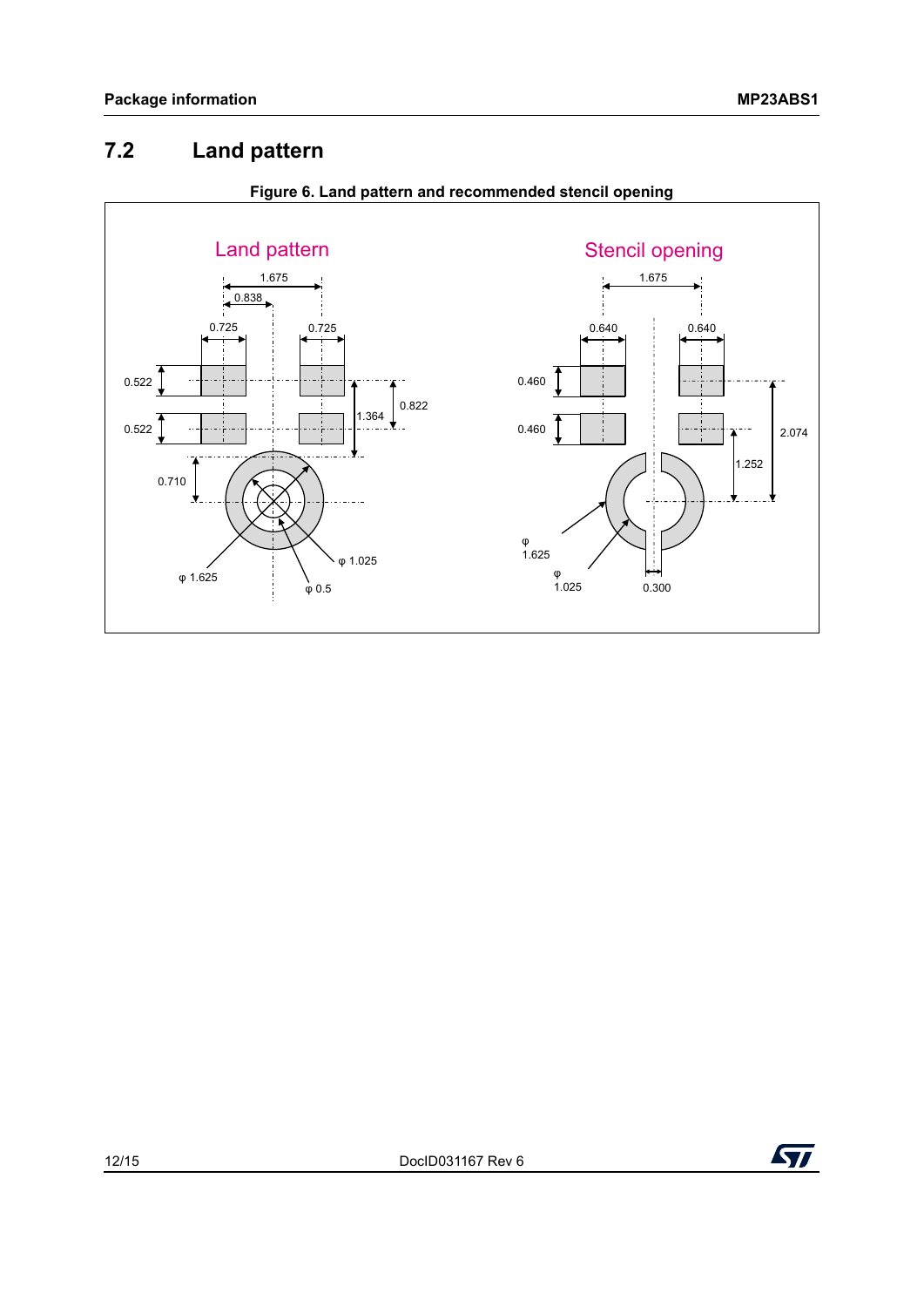### <span id="page-12-0"></span>**7.3 RHLGA-5L packing information**



#### **Figure 7. Carrier tape information for RHLGA-5L package**

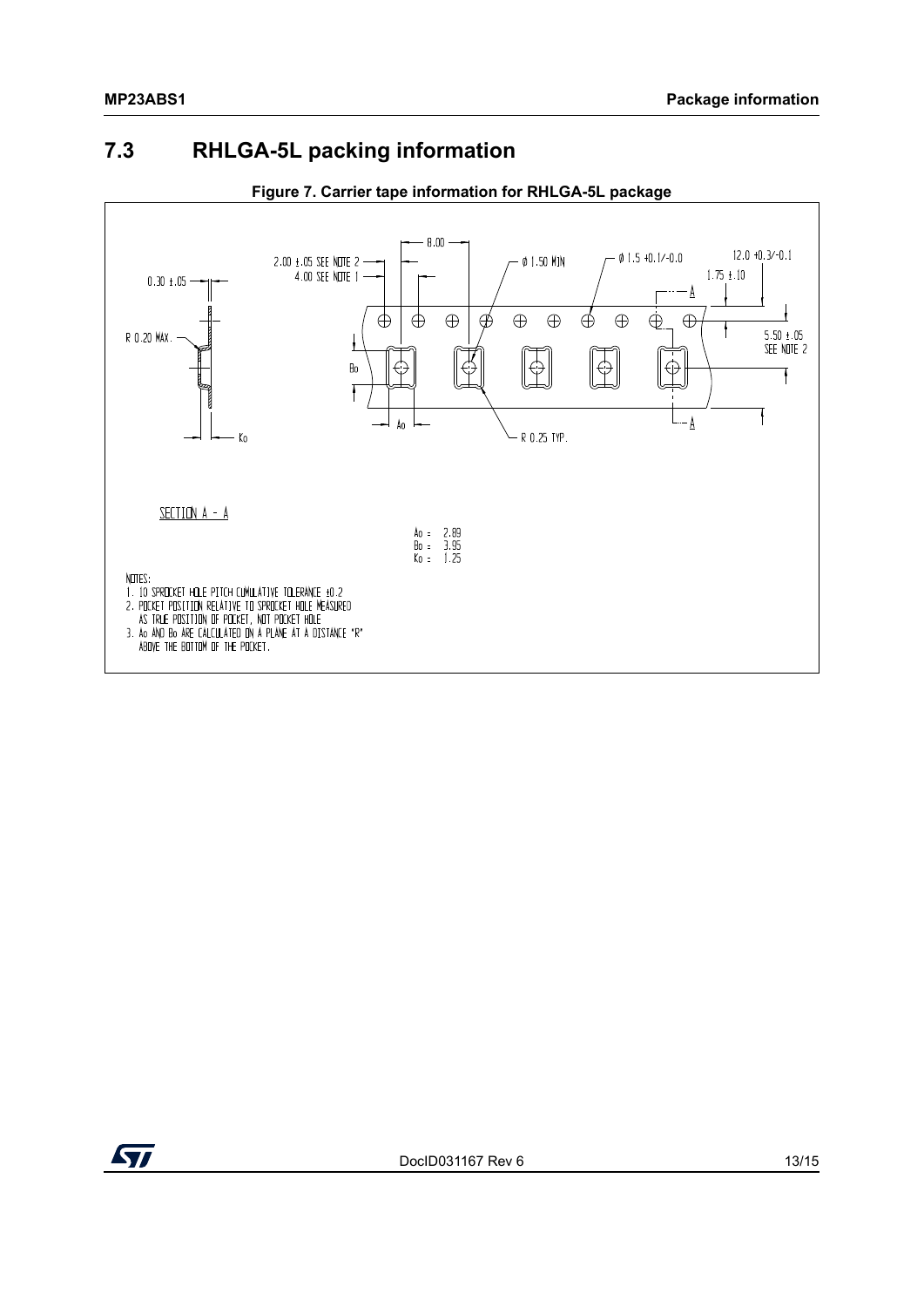## <span id="page-13-0"></span>**8 Revision history**

| <b>Date</b> | <b>Revision</b> | <b>Changes</b>                                                                                                                                                                                                          |
|-------------|-----------------|-------------------------------------------------------------------------------------------------------------------------------------------------------------------------------------------------------------------------|
| 08-Nov-2017 |                 | Initial release                                                                                                                                                                                                         |
| 29-Jan-2018 | $\mathcal{P}$   | Updated Figure 2: Typical free-field frequency response normalized<br>at $1$ kHz<br>Added Table 4                                                                                                                       |
| 27-Mar-2018 | 3               | Document status promoted to production data<br>Modified title of Table 4                                                                                                                                                |
| 29-Nov-2018 | 4               | Updated Table 3: Acoustic and electrical characteristics<br>Updated storage temperature range in Table 5: Absolute maximum<br>ratings<br>Updated Table 7: Reliability specifications<br>Added Section 7.2: Land pattern |
| 11-Feb-2019 | 5               | Added Figure 7: Carrier tape information for RHLGA-5L package                                                                                                                                                           |
| 28-Oct-2020 | 6               | Added operating temperature range to Table 5: Absolute maximum<br>ratings                                                                                                                                               |

#### **Table 8. Document revision history**